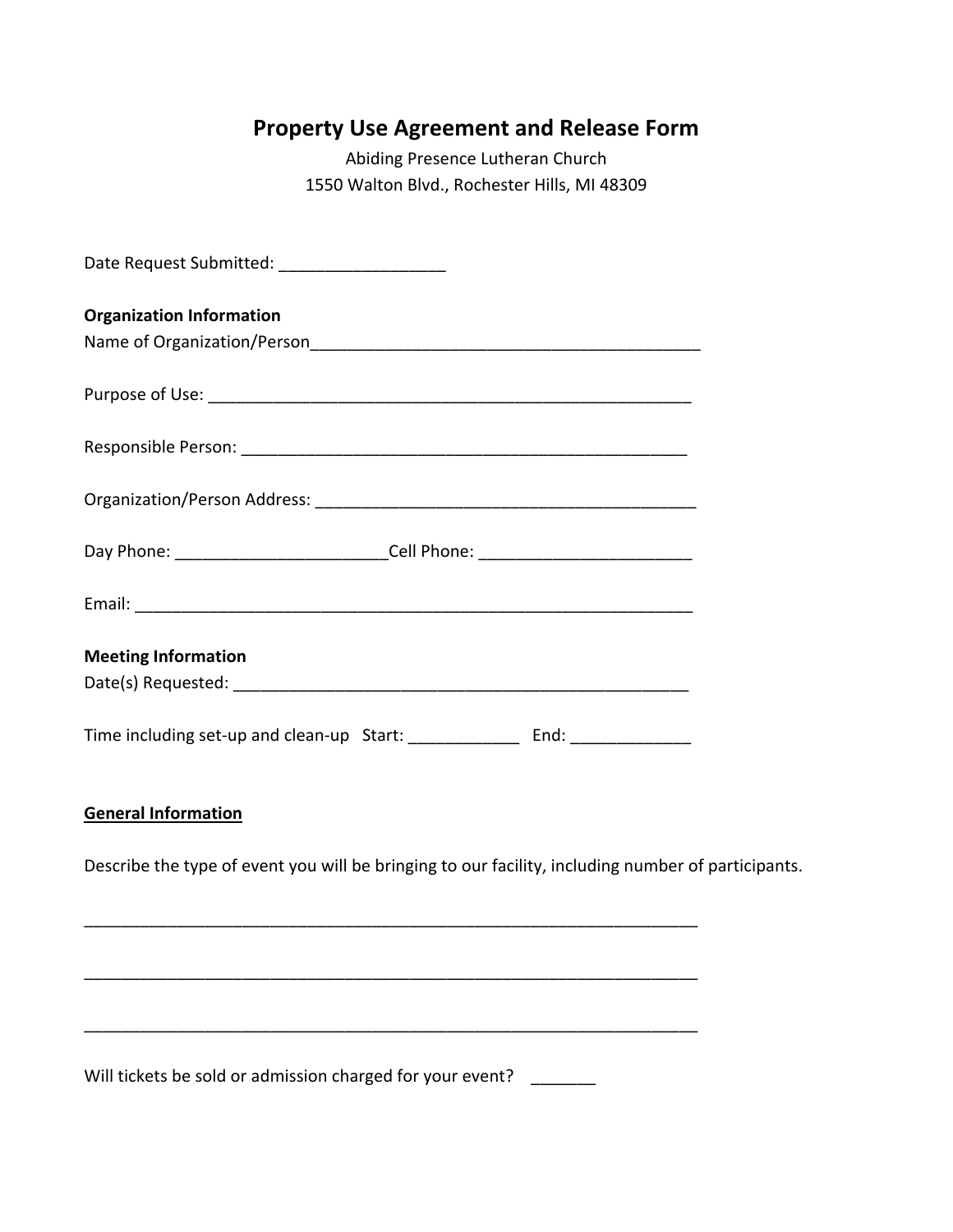|                                                                                                               | If yes, what will the ticket price or admission fee be? ________________________ |
|---------------------------------------------------------------------------------------------------------------|----------------------------------------------------------------------------------|
| If yes, how will the net proceeds of this event be used?                                                      |                                                                                  |
| Is your group a non-profit organization? _____________                                                        |                                                                                  |
|                                                                                                               | If a Nonprofit 501(c)(3), Nonprofit Tax ID Number: _____________________________ |
| Areas to be used:<br>$\Box$ Fellowship Hall<br>$\Box$ Kitchen<br>$\Box$ Lounge<br>$\Box$ Narthex (entry area) | Sanctuary<br>Youth Room<br>Classroom # _____<br>Playground                       |
| <b>Other Needs:</b><br>$\Box$ Piano/organ<br>Sound system                                                     | <b>Tables</b><br>Chairs                                                          |
| Anticipated Number of Participants: ______                                                                    |                                                                                  |
| Will food or drink be consumed? _________                                                                     |                                                                                  |
| Special needs or requests:                                                                                    |                                                                                  |
|                                                                                                               |                                                                                  |

**Certificate of Insurance Requirements** – Non-church groups are required to provide certificates of insurance naming Abiding Presence Lutheran Church as additional insured. A certificate should be turned in to the church office at least a week before the first use. For continuing usage, the form should be renewed annually.

Fee arrangement - the parties understand that the fee for each use of the building will be \_\_\_\_\_\_\_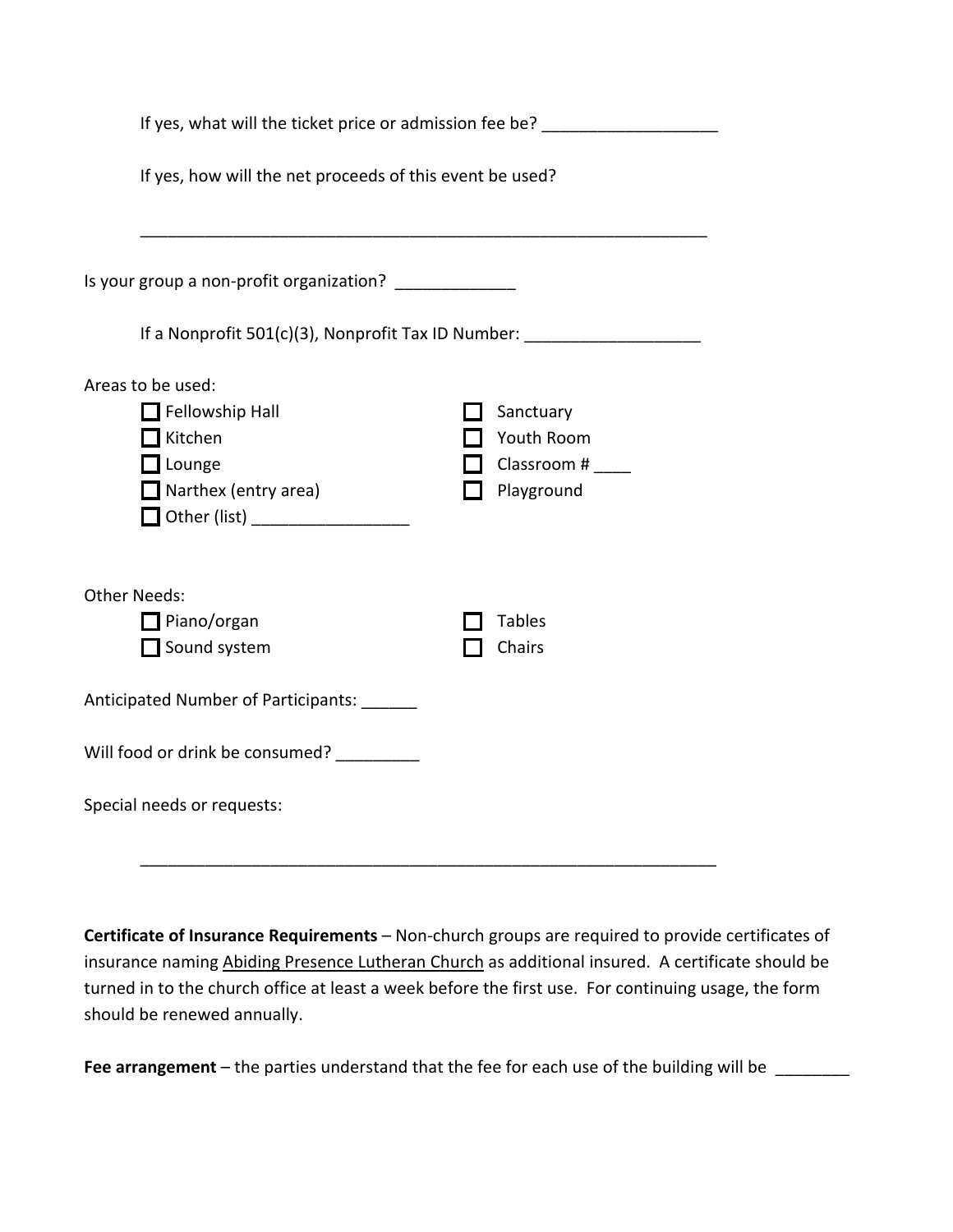## **Release and Indemnity Agreement**

This Release and Indemnity Agreement is between (organization) and individual) and Abiding Presence Lutheran Church for the use of the property described above for meetings and other activities.

NOW, THEREFORE, in consideration of Abiding Presence Lutheran Church permitting the organization or individual(s) to use the property described herein, the organization or individual(s) agree(s) as follows:

Organization or individuals hereby indemnifies, holds harmless, releases and discharges Abiding Presence Lutheran Church and its administrator, directors, agents, officers, members, volunteers, and/or employees from any and all liability, claims, demands, losses or damages arising out of the use of the property.

## ACCEPTANCE OF RESPONSIBILITY

I/We agree to be responsible for the conduct of those coming to or participating in the activity for which this application is being made, and for any damage beyond normal wear and tear which may occur as a result of this activity. I/We will remove all signs posted by my/our group after the meeting has ended. I/We further agree that the church property will be used in accordance with the Building Use Policy and the Rules and Regulations of the congregation (a copy of these two documents has been received) and I/We hereby consent to the Release and Indemnity Agreement.

| Print Name: |
|-------------|
|             |
| Date:       |

-‐-‐-‐-‐-‐-‐-‐-‐-‐-‐-‐-‐-‐-‐-‐-‐-‐-‐-‐-‐-‐-‐-‐-‐-‐-‐-‐-‐-‐-‐-‐-‐-‐-‐-‐-‐-‐-‐-‐-‐-‐-‐-‐-‐-‐-‐-‐-‐-‐-‐-‐-‐-‐-‐-‐-‐-‐-‐-‐-‐-‐-‐-‐-‐-‐-‐-‐-‐-‐-‐-‐-‐-‐-‐-‐-‐-‐-‐-‐-‐-‐-‐-‐-‐-‐-‐-‐-‐-‐-‐-‐-‐-‐-‐-‐-‐-‐-‐-‐-‐-‐-‐-‐-‐-‐-‐-‐-‐-‐-‐-‐-‐-‐-‐-‐-‐-‐

When possible we attempt to make our facility available for groups. Our first priority is congregation programs and membership needs. Priority is then given to nonprofit groups that are supported by the church and finally to other nonprofit organizations.